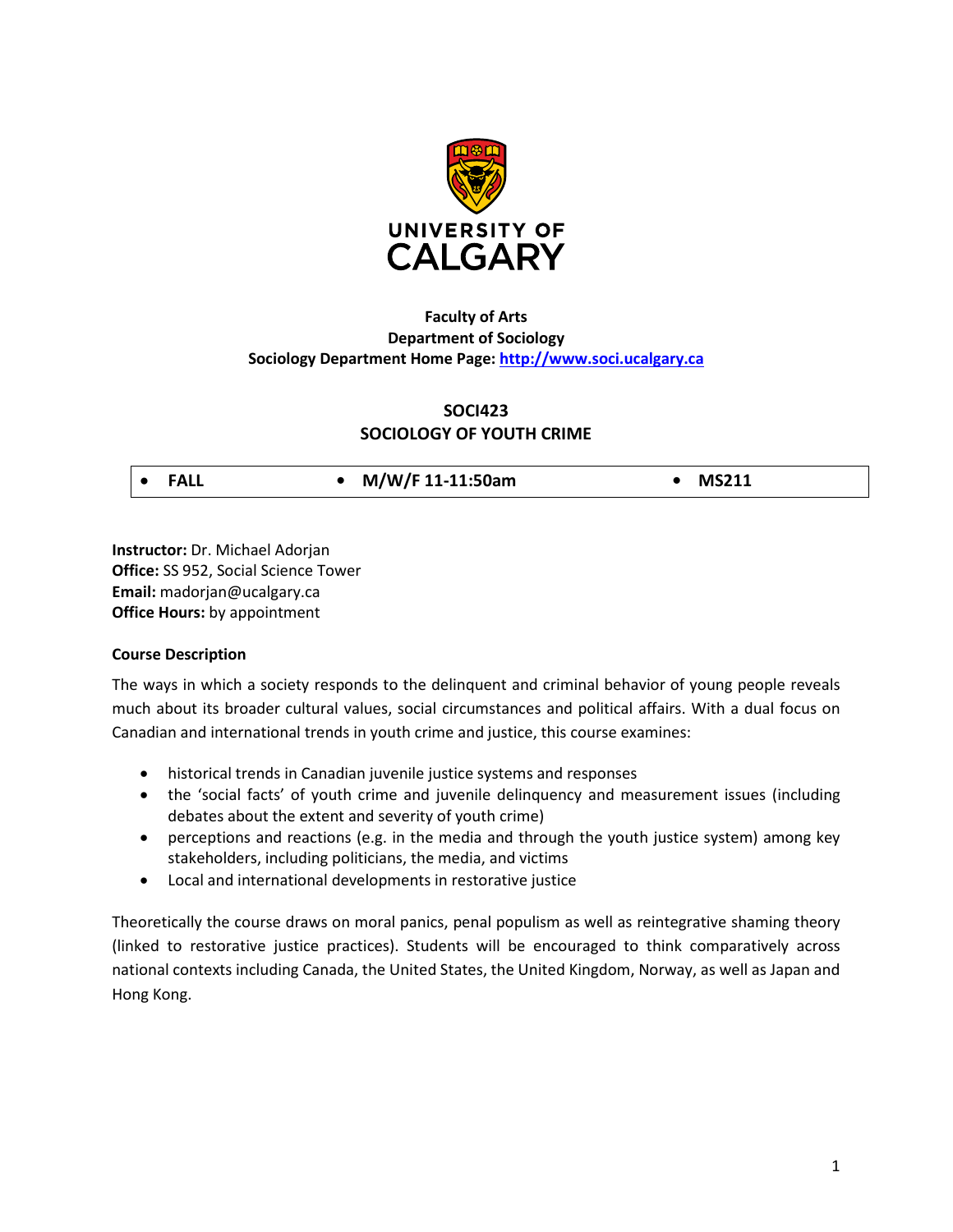### **Course Objectives/Learning Outcomes**

By the end of this course students will:

- Illustrate knowledge of how to think sociologically about juvenile delinquency and youth crime, including the application of sociological theories
- Develop an international perspective regarding differing perceptions and responses to juvenile delinquency and youth crime
- Produce an original research paper on a particular topic/issue related to juvenile delinquency and crime

### **Required Textbooks, Readings, Materials**

A custom course pack, ordered through *Bound and Copied*, is required for this course. [information will be revised here as details of pricing become available]

### **Methods of Evaluation**

| $\bullet$ | Midterm               | 30% |
|-----------|-----------------------|-----|
| $\bullet$ | Course paper proposal | 10% |
| $\bullet$ | Course paper          | 30% |
| $\bullet$ | Final exam            | 30% |

### **Key Due Dates (for details please see below)**

**Midterm Exam: October 19th Term Paper Outline: October 30th Term Paper: December 1st Take Home Exam: December 15th** 

## **Assessment Components**

## **Midterm Exam 30%** October 19th

For the midterm, students will be responsible for their understanding of historical epochs in Canadian juvenile justice, social facts and measurement of youth crime, and theoretical perspectives. The format of the midterm will be short written definitions and answers. The midterm will be written in class and will be designed to be completed within class time.

### **Course Paper Proposal 10%** November 2nd

The term paper proposal identifies the research topic and main argument of the paper. Include title of the paper, full name and student ID at the top of the page (no cover page is required). Format: 1 to 2 pages, 8.5x11" layout, 1" margins on all sides, double spacing. The font Calibri Light is preferred if possible. Students are encouraged to consult with me as early as possible about potential paper topics. The outline must provide the following details, which will structure the full paper:

1. Introduction and thesis statement. The thesis provides a succinct summary of the main argument.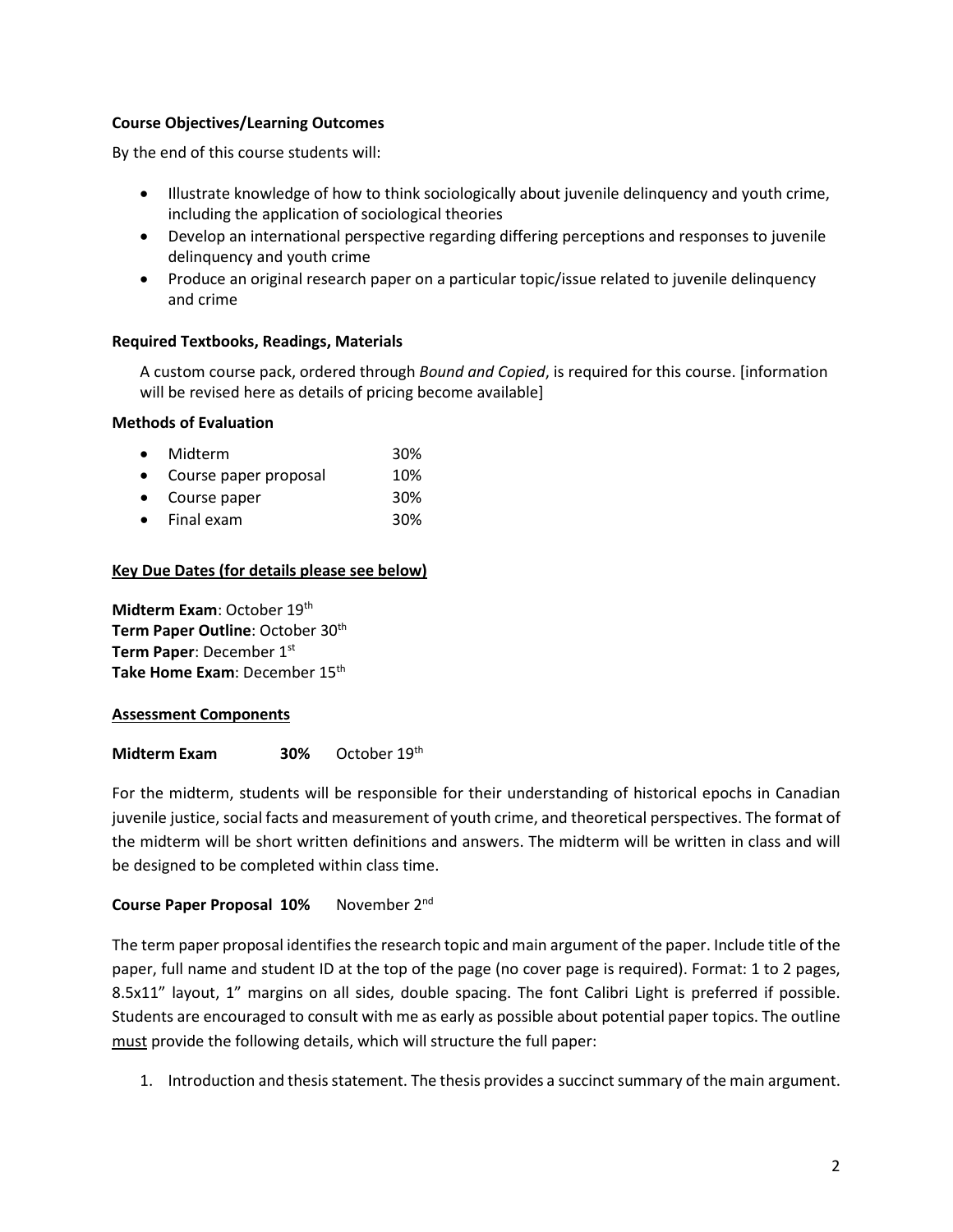2. Outline how the paper will develop the topic in the body paragraphs, including details of what evidence for your thesis will be provided. Details for each paragraph is not required, but the outline must include sufficient detail about how you will analyze the topic, what issues will be examined, and from which sources (listing some preliminary sources such as books and peerreviewed journals). Please see the following page for a suggested list of relevant journals for the term paper.

### **Course Paper 30%** November 30th

Students are required to write ONE term paper for this course. The specific area may be one addressed by required readings or during lectures, but students are encouraged to explore topics of their own interest that directly relate to course material. All source materials must be properly referenced, including required readings (please see syllabus appendix for examples of referencing styles). Students may choose their own preferred reference format (e.g. APA, MLA), so long as it is consistently applied. Papers *must* incorporate at least 3 peer reviewed scholarly external sources (*beyond required readings*), which may include books and journal articles. *The paper's grade will be reduced without adhering to these guidelines*. News sources may also be incorporated. Please consult any of the following journals for inspiration and information:

Youth and Society; Young; Youth Justice; Canadian Journal of Criminology and Criminal Justice; Canadian Journal of Sociology; Canadian Sociological Review; Australian and New Zealand Journal of Criminology; Punishment and Society; British Journal of Criminology; Crime, Media, Culture; Theoretical Criminology; Symbolic Interaction; Journal of Contemporary Ethnography

All of these journals are available through the library journal database. To search these journals, students may either browse the particular journal for relevant articles and/or search google.com/scholar for sources.

## Format Guidelines:

There is no minimum length. The maximum length is 10 pages *not including references*. Papers must be formatted to an 8.5x11" layout, 1" margins on all sides, double spacing, with font set at 12pt. Calibri Light preferred, but not mandatory. All papers must include pagination (preferably at the bottom of the page) and cover page including a concise paper title, full student name and UCID. Please see the appendix for detailed grade descriptors for the essay, as well as citation and referencing guidelines. Students are encouraged to review the university guidelines on plagiarism before proceeding (see below). Paper grading and feedback will be provided via a D2L rubric (see appendix 1/2 below), with additional comments appended to the paper itself, which will be attached to the D2L dropbox folder for the assignment.

### Submission options:

The term paper MUST be submitted to the D2L dropbox folder for the assignment by its due date. Only Microsoft Word or Apple Pages documents will be accepted, in order for me to provide feedback on the document. PDF files are *not* acceptable. Early submissions are very much welcome!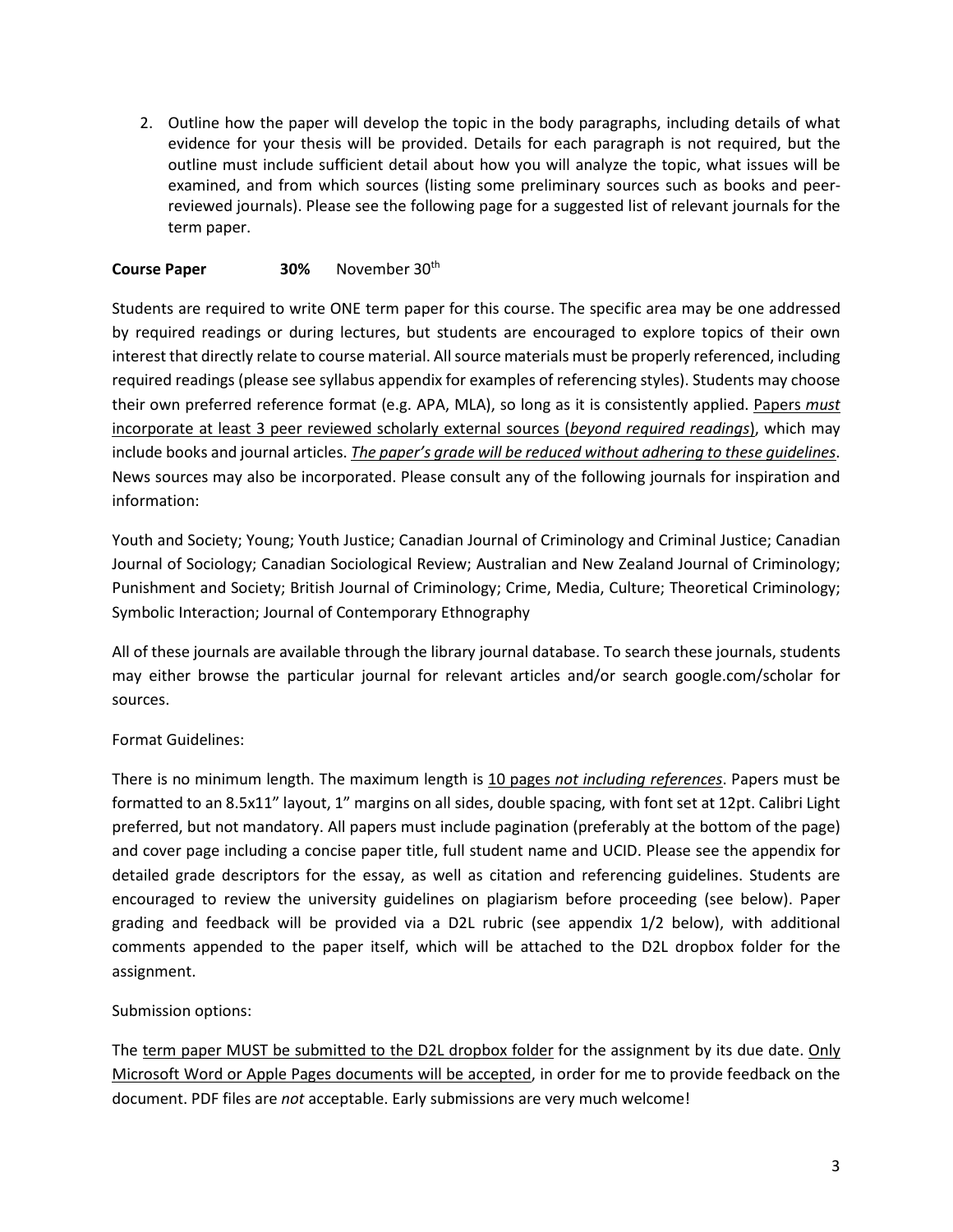Detailed requirements:

While students are encouraged to explore topics and themes they are interested in, the paper should explore an empirically guided question that requires research. Questions detailed below are strictly for examples. Students are encouraged to think up an original research question based on their own interests.

The question may be normatively guided, e.g.:

What are the effects of the use of administrative segregation on youth in custody, and for their efforts to desist from crime and reintegrate into their communities?

A thesis statement would here be a hypothesis regarding the effects of administrative segregation. The paper would proceed with marshalling evidence for or against this thesis.

The question may be comparative, addressing 'punishment cultures and regimes', e.g.:

How do restorative justice initiatives directed at youth in conflict with the law compare in collectivistic societies such as Japan versus more individualistic ones like the United States?

The question may explore a more social constructionist approach to social problems, e.g.:

Who are the key 'claims makers' involved in federal governmental policy debates regarding youth rehabilitation? What are the various positions they take in their attempts to balance both societal impulse for punishment and rehabilitation of youth in conflict with the law?

The question may also explore moral panics about youth crime, e.g.:

What role did [media source(s)] play in generating a moral panic over [specific incidence]. What broader anxieties were highlighted from this moral panic?

As stated above these are merely examples and students are strongly encouraged to consult with me as early as possible before proceeding with their term paper.

## **Final Take Home Exam** December 14<sup>th</sup>

Students will have one week to submit a final take home exam, to be posted to D2L by 11:50pm on December 7th. The exam will cover all material past the midterm content (i.e., starting with Schissel's STILL Blaming Children), including required readings and lecture content, theoretical frameworks and substantive topics. Further details will be provided closer to the end of the course.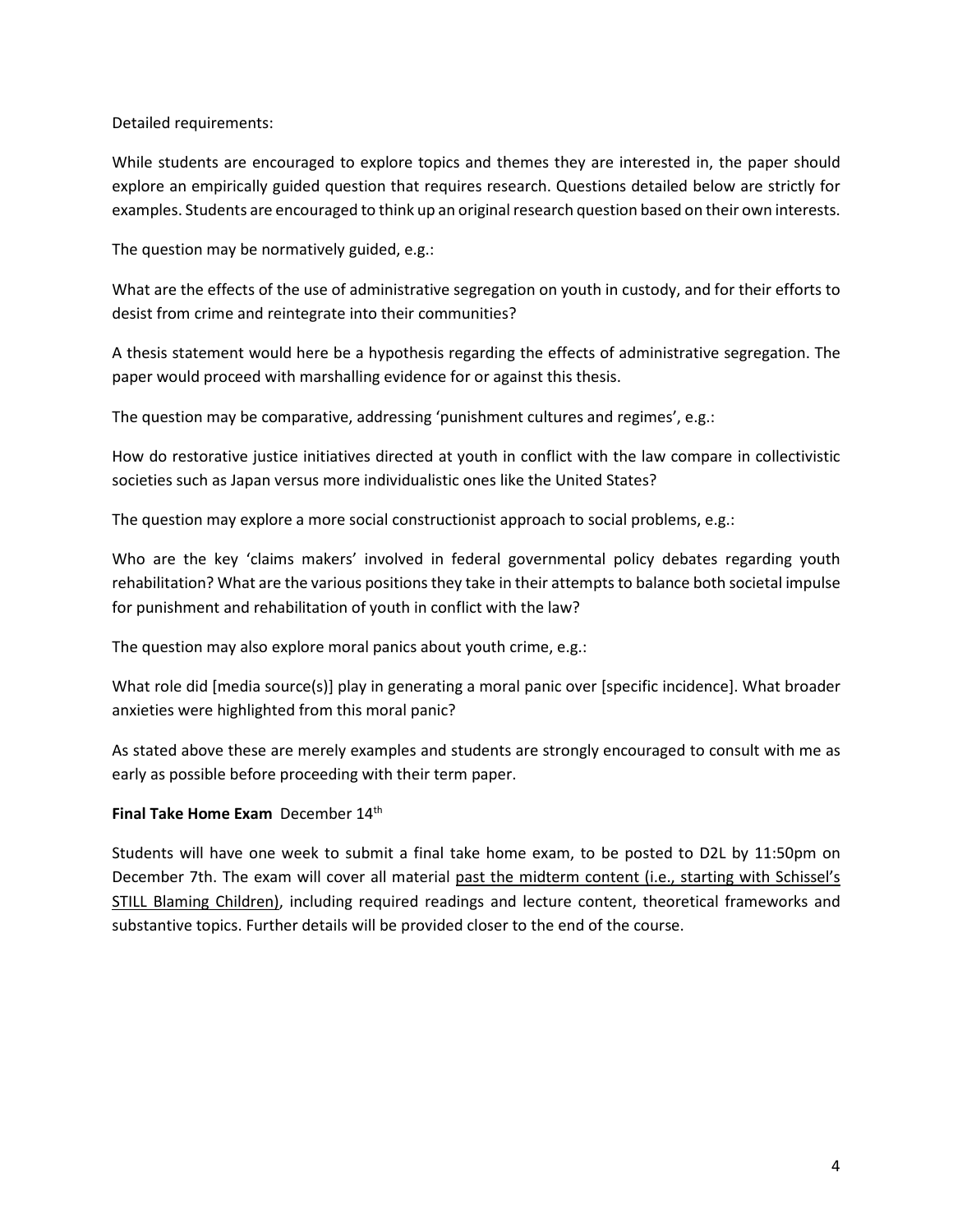### **Grading Scale**

| Grade     | Percent range  | <b>Grade Point Value</b> | <b>Description</b>                       |
|-----------|----------------|--------------------------|------------------------------------------|
| $A+$      | $96 - 100\%$   | 4.0                      | Outstanding performance                  |
| A         | $90 - 95.99\%$ | 4.0                      | Excellent-superior performance           |
| А-        | $85 - 89.99\%$ | 3.7                      |                                          |
| B+        | $80 - 84.99\%$ | 3.3                      |                                          |
| B         | $75 - 79.99\%$ | 3.0                      | Good - clearly above average performance |
| <b>B-</b> | $70 - 74.99%$  | 2.7                      |                                          |
| $C+$      | $67 - 69.99%$  | 2.3                      |                                          |
| C         | $63 - 66.99%$  | 2.0                      | Satisfactory - basic understanding       |
| $C -$     | $59 - 62.99%$  | 1.7                      |                                          |
| D+        | $55 - 58.99%$  | 1.3                      |                                          |
| D         | $50 - 54.99%$  | 1.0                      | Minimal pass - marginal performance      |
| F         | <50%           | 0                        | unsatisfactory performance               |

Letter grades will be assigned and submitted to the registrar based on the following scale:

The grades for a course component may be scaled to maintain equity among sections and to conform to departmental norms. As noted above, in addition to this general scale, grade descriptors will be employed in this course for the term paper. Student feedback on their assignments will include reference to these grade descriptors.

### **COURSE ANNOUNCEMENTS AND UPDATES**

All news will be announced through D2L and in lecture, including any updates to the course readings and assignments. Students are also encouraged to refer to D2L for all lecture notes and additional supplementary readings, links, videos, etc. Lecture notes will *normally* be posted before lecture times to allow students to download the document and take notes during lectures. While every effort will be made to provide lecture notes in advance of lectures, this may not be possible before every class. Lecture notes will be posted in PDF versions only, to ensure readability across computer platforms.

### **LECTURES AND READINGS**

The following lists lectures topics and required readings which will be covered in this course. A course pack for all required readings, [pricing information will be updated here], is available from *Bound and Copied*.

Students are encouraged to refer to D2L for all lecture notes, exam review material and additional supplementary readings, links, videos, etc. Lecture notes will *normally* be posted before lecture times to allow students to download the document and take notes. While every effort will be made to provide lecture notes in advance of lectures, this may not be possible before every class. Lecture notes are posted in PDF form in order to ensure compatibly for all students and to safeguard against misappropriation.

Holidays this term relating to this courses' schedule are October  $8<sup>th</sup>$  for Thanksgiving, November 11<sup>th</sup> for Remembrance Day, and the remainder of that week (including November  $14<sup>th</sup>$  and  $16<sup>th</sup>$ ) for midterm break. There are no lectures these dates.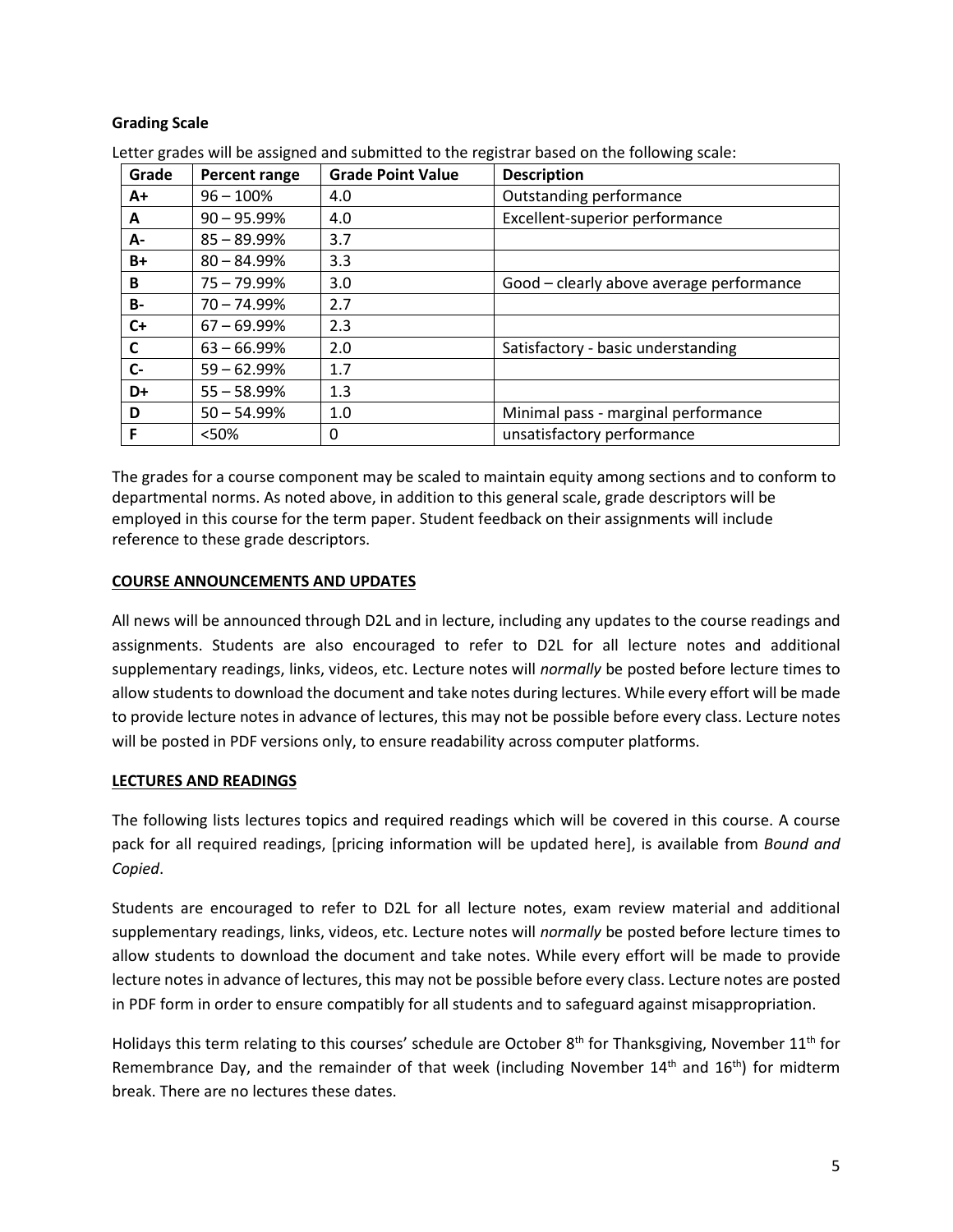The following lecture outline lists topics and required readings. The lectures will proceed in the following order, though the exact pace of lectures and scheduling will be determined as the class progresses.

## **1 - Introductions: What is a Sociology of Youth Crime?**

No required readings

## **2 - Epochs and Pendulums in Canadian Juvenile Justice**

*Young Offenders and Youth Justice: A Century After the Fact*, Sandra Bell, Nelson (5th ed.). 2015

Chapter 1, The Rise and Fall of Delinquency: pp. 2-8.

Chapter 2, Creating a Juvenile Justice System: Then and Now: pp. 34-60, 69, 70.

### **3 - Social Facts of Youth Crime and Measurement Issues**

*Young Offenders and Youth Justice: A Century After the Fact*, Sandra Bell, Nelson (5th ed.). Chapter 3, The 'facts' of Youth Crime: pp. 72-109; 116, 117.

### **4 - Theoretical Perspectives**

Erich Goode and Nachman Ben-Yehuda. (2009). *Moral Panics: The Social Construction of Deviance (2nd Ed.)*. Chapter 2: The Moral Panic: An Introduction, pg. 34-50. Oxford: Wiley-Blackwell.

Julian Roberts, Loretta Stalans, David Indermaur, Mike Hough. (2003)."Penal Populism in context" and "Summary of International Crime Trends, pp. 4-5; 12-15. In *Penal Populism and Public Opinion. Lessons from five countries*. Oxford: Oxford University Press.

## **5 - Blaming Children - The Politics of Child Hating in Canada (not on midterm)**

Bernard Schissel. (2006). Chapter 4 in *STILL Blaming Children: Youth Conduct and the Politics of Child Hating*, Fernwood Publishing. pp. 55-78.

## **6 - Debating the Extent and Severity of Youth Crime**

Michael Adorjan. 2011. "The Lens of Victim Contests and Youth Crime Stat Wars," *Symbolic Interaction*, 34(4): 550-571.

## **7 - Youth, Corrections, and the Meaning of Rehabilitation, Part 1**

*Young Offenders and Youth Justice: A Century After the Fact*, Sandra Bell, Nelson (5th ed.). Chapter 10, Youth Corrections: Going to Jail: pp. 340-361, 377-378.

## **8 - Youth, Corrections, and the Meaning of Rehabilitation, Part 2**

Michael Adorjan and Rose Ricciardelli. "The Last Bastion of Rehabilitation: Contextualizing Youth Correctionalism in Canada." Forthcoming in *The Prison Journal* (estimated publication January 2019).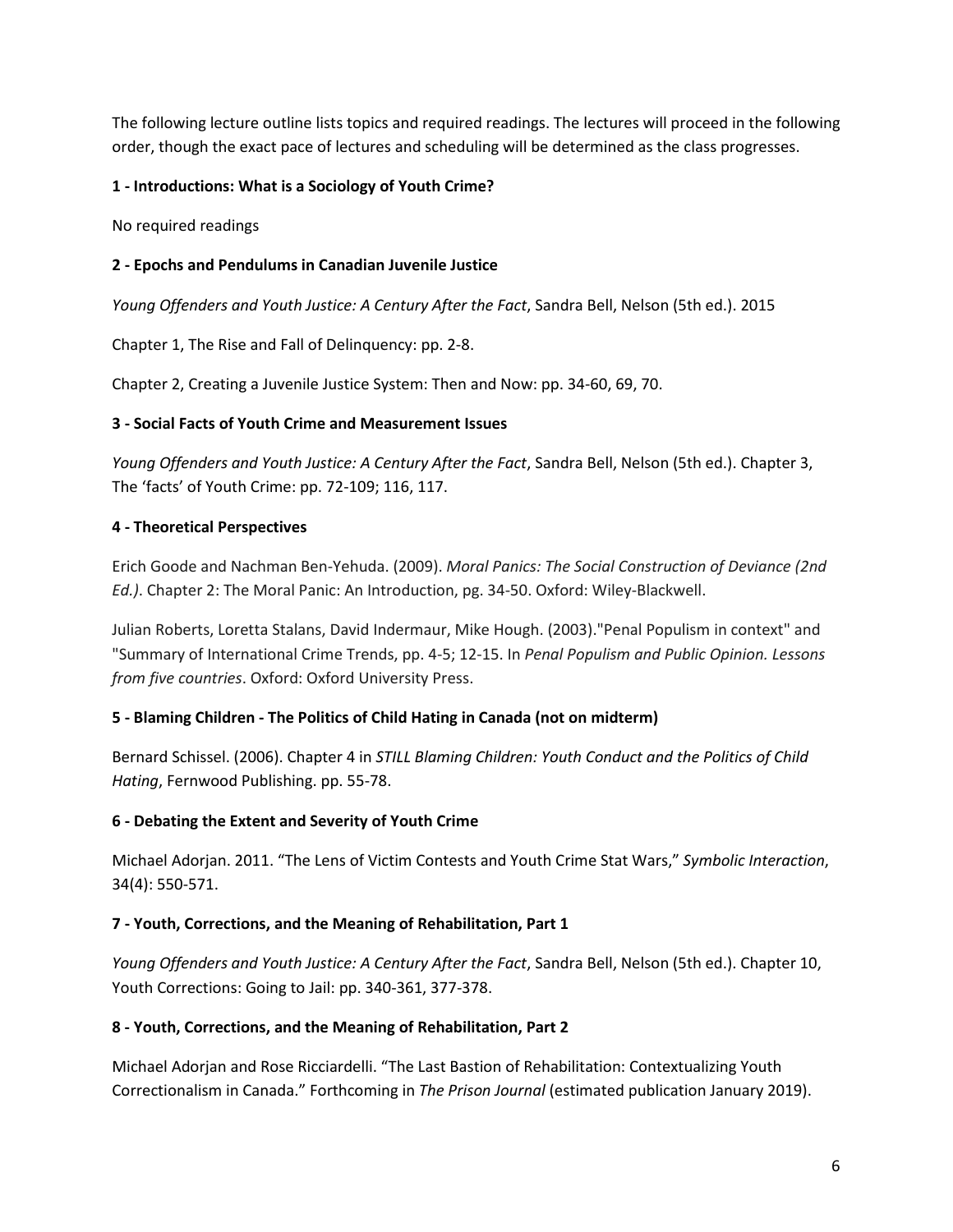### **9 - Penal Populism and Societal Reactions to Children Killing Children**

David Green. (2008). "Introduction." Pp. 1-23 in *When children kill children: Penal populism and political culture*. Oxford: Oxford University Press.

### **10 - The Rise of Penal Populist Responses to Youth Crime in Japan [time permitting]**

Mark Fenwick. 2006. "Chapter 10: Japan: From Child Protection to Penal Populism." Pp. 146-159 in *Comparative Youth Justice: Critical Issues*, John Muncie and Barry Goldson (Eds.). London: Sage.

## **11 - Restorative Justice, Part 1**

John Braithwaite. (1989). *Crime, Shame and Reintegration*. Cambridge: Cambridge University Press. Pg. 1-15; 61-65.

### **12 - Restorative Justice, Part 2**

Kenney, Scott & Don Clairmont. "Restorative Justice" in Canadian Victims of Crime: Critical insights, pp. 173-204. © 2010 Canadian Scholars' Press.

### **University Policies, Protocols and Classroom Guidelines**

### **Grade Reappraisal**

Within two weeks of the date the exam/assignment is returned, students seeking reappraisal of examinations or assignments must submit a written response to the instructor explaining the basis for reconsideration of one's mark. The instructor will reconsider the grade assigned and will then book a time with the student to discuss his or her work and rationale. It should be noted that a re-assessed grade may be raised, lowered, or remain the same. The main Sociology Department office does not deal with any course-related matters. Please speak directly to your instructor.

### **Technology Use**

Students are encouraged to bring their electronic devices to class (e.g. laptops, smartphones, tablets, etc.) to assist with note taking and learning. Students are expected NOT to distract other students by browsing social media sites, watching any videos, answering phone calls or text messages (unless emergencies), playing video games, or any other activity that would distract other students either through audio or video content. All devices must be set to buzzer or silent mode during the lecture.

### **Email**

Questions and comments are always welcome about all aspects of this course. Please state your full name and course at the beginning of your email (this helps as I teach multiple courses, often with large enrollments). While every attempt will be made to respond to emailed inquiries promptly (e.g. questions about a forthcoming assignment, specific theories and concepts, etc.), A WINDOW OF THREE (3) DAYS MAXIMUM, *NOT* INCLUDING WEEKENDS should be anticipated for a response. Students should bear this in mind if last minute questions or issues arise, especially before any mid-terms and/or endterm examinations.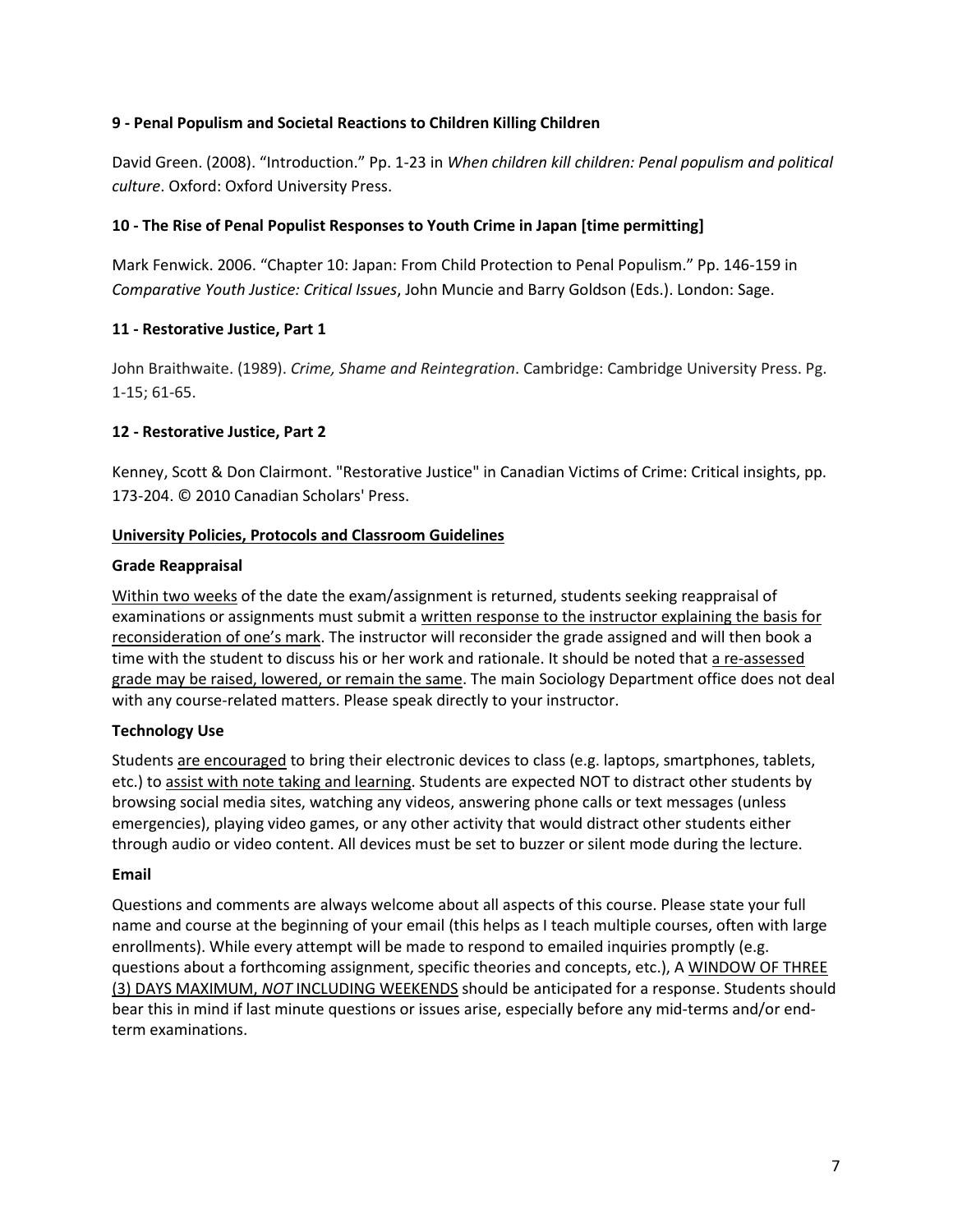#### **Emergency Evacuations**

In the case of fire or other emergency evacuation of this classroom, please proceed to the assembly point at Social Science - Food Court. Please check these assembly point locations for all of your classes at: <http://www.ucalgary.ca/emergencyplan/assemblypoints>

#### **Handing in Papers, Assignments**

- 1. The main Sociology Department office does not deal with any course-related matters. Please speak directly to your instructor.
- 2. **Protection of Privacy:** The Freedom of Information and Protection of Privacy (FOIPP) legislation does not allow students to retrieve any course material from public places. Anything that requires handing back will be returned directly during class or office hours. If students are unable to pick up their assignments from the instructor, they provide the instructor with a stamped, self-addressed envelope to be used for the return of the assignment.
- 3. Final grades are not posted by the Sociology Department. They are only available online.

#### **Ethics Research**

Students are advised that any research with human subjects – including any interviewing (even with friends and family), opinion polling, or unobtrusive observation – must have the approval of the Faculty Ethics Committee. In completing course requirements, students must not undertake any human subjects research without discussing their plans with the instructor, to determine if ethics approval is required. That said, there is no expectation that students engage in research with human subjects for this course, and are advised against doing so given the time required to retrieve ethics approval.

### **Academic Misconduct**

Please refer to the website listed below for information on University of Calgary policies on Plagiarism/Cheating/Other Academic Misconduct: <http://www.ucalgary.ca/pubs/calendar/current/k-5.html>

#### **Deferrals**

When possible, please provide advance notice if you are unable to write an exam or complete/turnin assignments on time. All requests for deferral of a course component due to health reasons must be accompanied by written documentation as outlined in the University Calendar and should be obtained while the student has the health issue rather than after recovery. Deferrals will be allowed in the following circumstances: illness, domestic affliction or religious conviction. Travel arrangements, misreading the syllabus, and scheduling conflicts with other classes or employment are not valid reasons for requesting a deferral. Deferrals will not be granted if it is determined that just cause is not shown by the student.

If you have missed a test for a legitimate reason, the instructor can require you to write a "make up" test as close in time to the original test as possible or can choose to transfer the percentage weight to another course component. If the instructor schedules a "make up" test for you, its date and location will be at the convenience of the Department of Sociology.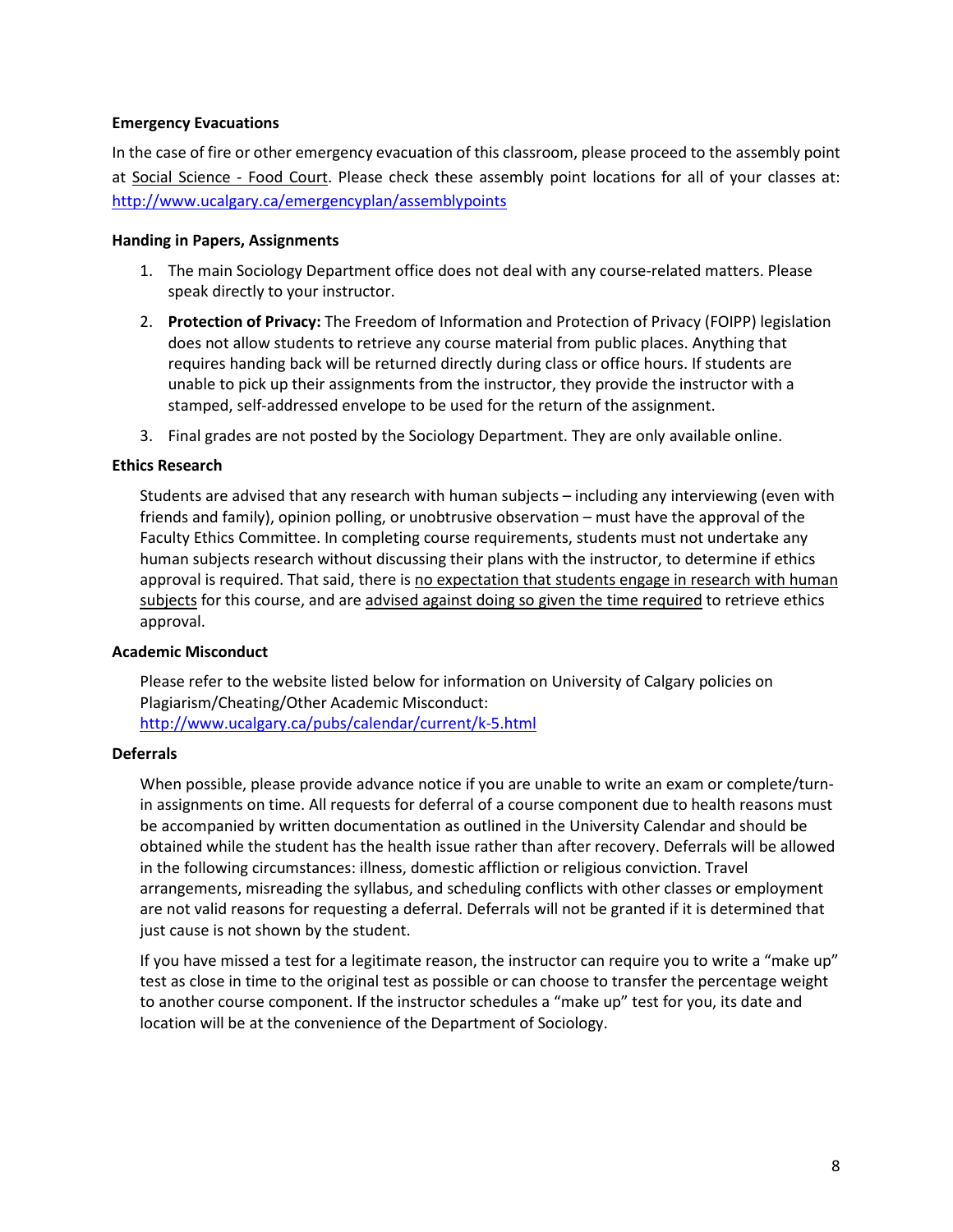**Deferred Final Exam Form:** Please note that requests to defer a Registrar scheduled final exam are dealt with through the Registrar's Office. Further information about deadlines, and where paperwork should be taken, is available on the form, which can be found at: <https://www.ucalgary.ca/registrar/student-forms>

**Deferred Term Work Form:** Deferral of term work past the end of a term also requires a form to be filled out. It's available at

https://www.ucalgary.ca/registrar/files/registrar/deferred\_termwork15\_0.pdf

Once an extension date has been agreed between instructor and student, the form should be taken to the Faculty of Arts Program Information Centre (SS 110) for approval by an Associate Dean (Students).

### **Student Representation**

The 2018-2019 Students' Union VP Academic is Jessica Revington [\(suvpaca@ucalgary.ca\)](mailto:suvpaca@ucalgary.ca).

For more information, and to contact other elected officials with the Student's Union, please visit this link:<https://www.su.ucalgary.ca/about/who-we-are/elected-officials/>

You may also wish to contact the Student Ombudsperson for help with a variety of Universityrelated matters:<http://www.ucalgary.ca/ombuds/contact>

### **Safewalk**

The University of Calgary provides a "safe walk" service to any location on Campus, including the LRT, parking lots, bus zones, and campus housing. For Campus Security/Safewalk call 220-5333. Campus Security can also be contacted from any of the "Help" phones located around Campus.

### **Academic Accommodation**

The student accommodation policy can be found at: [ucalgary.ca/access/accommodations/policy.](http://www.ucalgary.ca/access/accommodations/policy)

Students needing an Accommodation because of a Disability or medical condition should communicate this need to Student Accessibility Services in accordance with the Procedure for Accommodations for Students with Disabilities [ucalgary.ca/policies/files/policies/student](http://www.ucalgary.ca/policies/files/policies/student-accommodation-policy.pdf)[accommodation-policy.](http://www.ucalgary.ca/policies/files/policies/student-accommodation-policy.pdf)

Students needing an Accommodation based on a Protected Ground other than Disability, should communicate this need, preferably in writing, to the course instructor.

### **Student Resources**

**[SU Wellness Centre](http://www.ucalgary.ca/wellnesscentre/)** (https://www.ucalgary.ca/wellnesscentre/)

**[Campus Mental Health Strategy](https://www.ucalgary.ca/mentalhealth/)** (https://www.ucalgary.ca/mentalhealth/)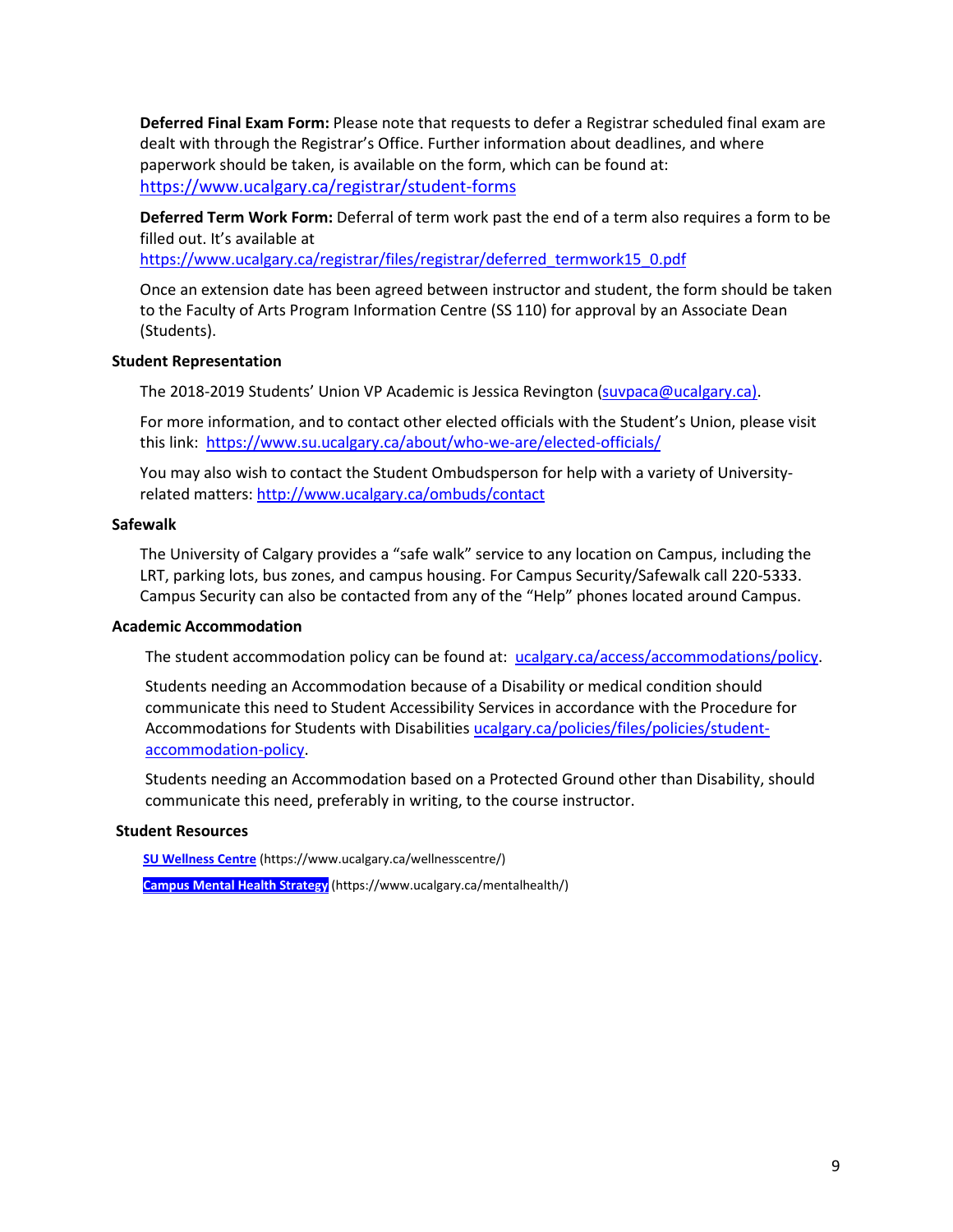| <b>Appendix 1/2: Grade Descriptors for Essays</b> |  |  |
|---------------------------------------------------|--|--|
|---------------------------------------------------|--|--|

|                             | <b>Grade A</b>                                                                                                                                                                                                                                                                                          | <b>Grade B</b>                                                                                                                                                                                                                                                                                                                                                                 | Grade C                                                                                                                                                                                                                                                                                                                                                                                                                           | <b>Grade D</b>                                                                                                                                                                                                                                                                                                                                                                   | <b>Grade F</b>                                                                                                                                                                                                                                                                             |
|-----------------------------|---------------------------------------------------------------------------------------------------------------------------------------------------------------------------------------------------------------------------------------------------------------------------------------------------------|--------------------------------------------------------------------------------------------------------------------------------------------------------------------------------------------------------------------------------------------------------------------------------------------------------------------------------------------------------------------------------|-----------------------------------------------------------------------------------------------------------------------------------------------------------------------------------------------------------------------------------------------------------------------------------------------------------------------------------------------------------------------------------------------------------------------------------|----------------------------------------------------------------------------------------------------------------------------------------------------------------------------------------------------------------------------------------------------------------------------------------------------------------------------------------------------------------------------------|--------------------------------------------------------------------------------------------------------------------------------------------------------------------------------------------------------------------------------------------------------------------------------------------|
| Argumentation               | Examines the<br>question/issue/ problem<br>from all important<br>perspectives. Overall<br>logic is clear. Premises or<br>evidence strongly<br>support conclusions.<br>Arguments fit together to<br>build a compelling case.                                                                             | Examines the<br>question/issue/problem<br>from most of the<br>important perspectives.<br>Expresses own position,<br>and argumentative<br>structure is clear and<br>logical, but some<br>arguments<br>underdeveloped or<br>some considerations<br>overlooked.                                                                                                                   | Examines the<br>question/issue/problem<br>from some of the<br>important perspectives.<br>Offers own position but<br>reasoning is sometimes<br>impaired by weak,<br>emotive, or inconsistent<br>argumentation.                                                                                                                                                                                                                     | Examines things from a<br>single perspective. Only<br>minimal examination of<br>relevant arguments.<br>Offers own position, but<br>the arguments are not put<br>forward explicitly and not<br>sufficiently supported.                                                                                                                                                            | Arguments are confused<br>and illogical. Student fails<br>to present and defend a<br>coherent position.<br>Arguments are flawed,<br>disorganized, or difficult<br>to identify or understand.                                                                                               |
| Structure /<br>Organization | Introduction states<br>clearly writer's thesis or<br>position, and conclusion<br>clearly summarizes main<br>arguments. Paragraphing<br>is appropriate at all times<br>with each paragraph<br>containing a central idea<br>which is developed<br>throughout the<br>paragraph with<br>supporting details. | Introduction states<br>writer's thesis or<br>position, and conclusion<br>summarizes main<br>arguments.<br>Paragraphing is<br>appropriate, but some<br>paragraphs lack<br>supporting detail or<br>contain unrelated<br>details.                                                                                                                                                 | Introduction and<br>conclusion are included<br>and generally capture the<br>essence of the topic and<br>discussion. Evidence of<br>ability to construct<br>effective paragraphs, but<br>some paragraphs lack a<br>central idea or<br>supporting detail.                                                                                                                                                                           | Introduction and<br>conclusion are included<br>but do not adequately<br>capture the essence of the<br>topic and discussion.<br>Ability to construct a<br>paragraph with a central<br>idea and supporting<br>details is evident at times<br>but somewhat limited.                                                                                                                 | Introduction and<br>conclusion are unclear,<br>lack detail or missing<br>altogether. Very little<br>evidence of an ability to<br>organize the essay into<br>paragraphs with one<br>central idea and<br>supporting details.                                                                 |
| <b>Mechanics</b>            | The language contains<br>very few, if any, errors in<br>grammar and vocabulary.<br>Conventions of academic<br>writing (e.g. citation,<br>references, footnotes)<br>are followed<br>meticulously. AND/OR<br>The paper stays within<br>the allotted limit.                                                | The language is<br>generally accurate but<br>contains some minor<br>errors in complex<br>grammar and<br>vocabulary that do not<br>distract from the<br>conveyed meaning.<br>Conventions of<br>academic writing (e.g.<br>citation, references,<br>footnotes) are followed<br>apart from the<br>occasional oversight.<br>AND/OR The paper<br>stays within the allotted<br>limit. | The language is mostly<br>accurate; and errors,<br>when they occur, are<br>more often in complex<br>grammar and vocabulary.<br>Errors are distracting but<br>the overall meaning is<br>still intelligible.<br>Conventions of academic<br>writing (e.g. citation,<br>references, footnotes)<br>are followed but at times<br>inconsistencies and/or<br>errors occur. AND/OR<br>The paper slightly<br>exceeds the allotted<br>limit. | The language is sufficient<br>for arguments to be<br>understood with effort.<br>However, the language<br>contains frequent errors in<br>simple and complex<br>grammar and vocabulary<br>that are distracting.<br>Conventions of academic<br>writing (e.g. citation,<br>references, footnotes) are<br>inconsistently followed.<br>AND/OR The paper<br>exceeds the allotted limit. | Errors in language and<br>vocabulary are so<br>frequent and distracting<br>that the essay is largely<br>incomprehensible. Does<br>not adhere to the<br>conventions of academic<br>writing (e.g. citation,<br>references, footnotes).<br>AND/OR The paper<br>exceeds the allotted<br>limit. |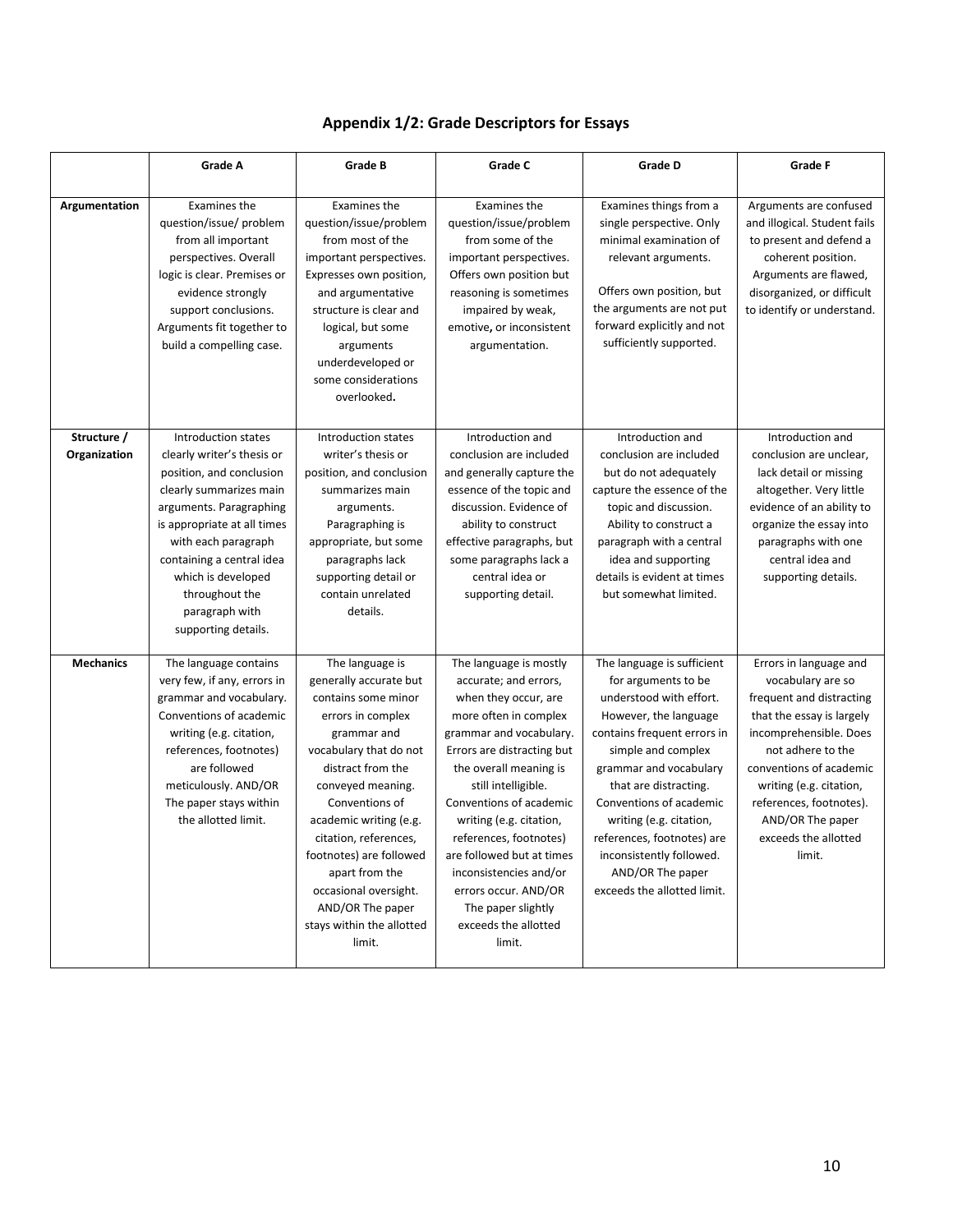## **APPENDIX 2/2: REFERENCING**

Standard citation and referencing styles include ASA and MLA. So long as students are *consistent* in their referencing style, either approach is acceptable. See for example:

- [http://www.asanet.org/documents/teaching/pdfs/Quick\\_Tips\\_for\\_ASA\\_Style.pdf](http://www.asanet.org/documents/teaching/pdfs/Quick_Tips_for_ASA_Style.pdf)
- *Cite right: a quick guide to citation styles--MLA, APA, Chicago, the sciences, professions, and more* [available as an e-book through the library]

## Citations in the body of a portfolio/essay:

Citations in the body of the paper are generally needed where you are presenting ideas, data and arguments that are not your own. The following examples may be followed:

Deviance was conceived as a statistical aberration given a normally distributed orderly society (Best 2004, p. 7). Fuller and Myers (1941) defined social problems as "an actual or imagined deviation from some social norm cherished by a considerable number of persons" (p. 25).

## *OR*

Deviance was conceived as a statistical aberration given a normally distributed orderly society (Best 2004:7). Fuller and Myers (1941) defined social problems as "an actual or imagined deviation from some social norm cherished by a considerable number of persons" (p. 25).

Use quotations only for exact reproductions of original text and presentation. Paraphrased passages (where you write/summarize in your own words what an author wrote) do not require quotations but *still require citation and referencing* You do not need quotes but should cite paraphrased summations (as in the first citation for 'Best 2004, 7').

Please avoid androcentric (male centered) generic nouns/pronouns: Chair**man**, police**man**, e.g. "in general an individual in society wants to feel normal. **He** will often act in a way to complete this self perception." Instead use chairperson, police officer, and he/she or she/he.

## Referencing for a bibliography:

## Journal:

Wrong, Dennis H., "The Oversocialized Conception of Man in Modern Sociology", American Sociological Review, 26, 2, April 1961, 183-193.